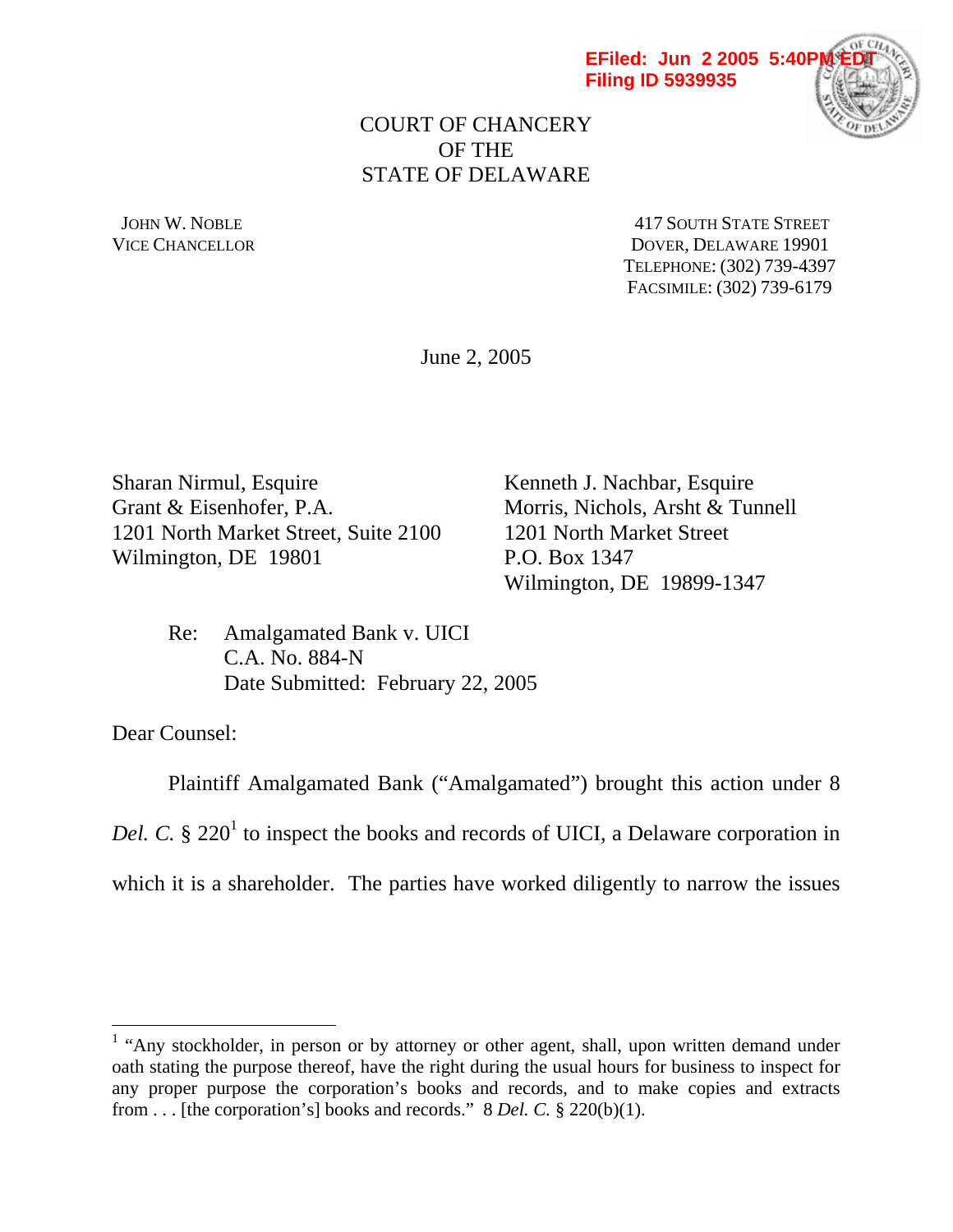requiring judicial resolution.<sup>2</sup> This is the Court's decision following trial on a record consisting of documents.

In its demand letter, $3$  Amalgamated set forth its purposes for inspection as follows:

(1) to enable [Amalgamated] to investigate whether [UICI's] directors: (a) breached their fiduciary duties in connection with any related party transactions, or (b) otherwise acted unlawfully to the detriment of shareholders; and (2) to enable [Amalgamated] to evaluate whether a valid basis exists to bring a shareholder action to challenge the [UICI's] related party transactions, Board member actions or otherwise seek shareholder redress.<sup>4</sup>

 Amalgamated has identified numerous related party transactions between UICI and Ronald Jensen, founder and chairman of UICI, his children, and various entities controlled by Jensen or his children. Also, other officers and directors of UICI have engaged in separate transactions with UICI. Over the last several years, these transactions, according to Amalgamated, have amounted to tens of millions of dollars. Amalgamated further contends that these transactions have been lucrative for Jensen and his family and confederates.

 $2$  UICI has provided Amalgamated, without judicial intervention, with a substantial quantity of documents.

 $3$  PX 4 (the "Demand Letter").

<sup>&</sup>lt;sup>4</sup> Pretrial Order, ¶ 52.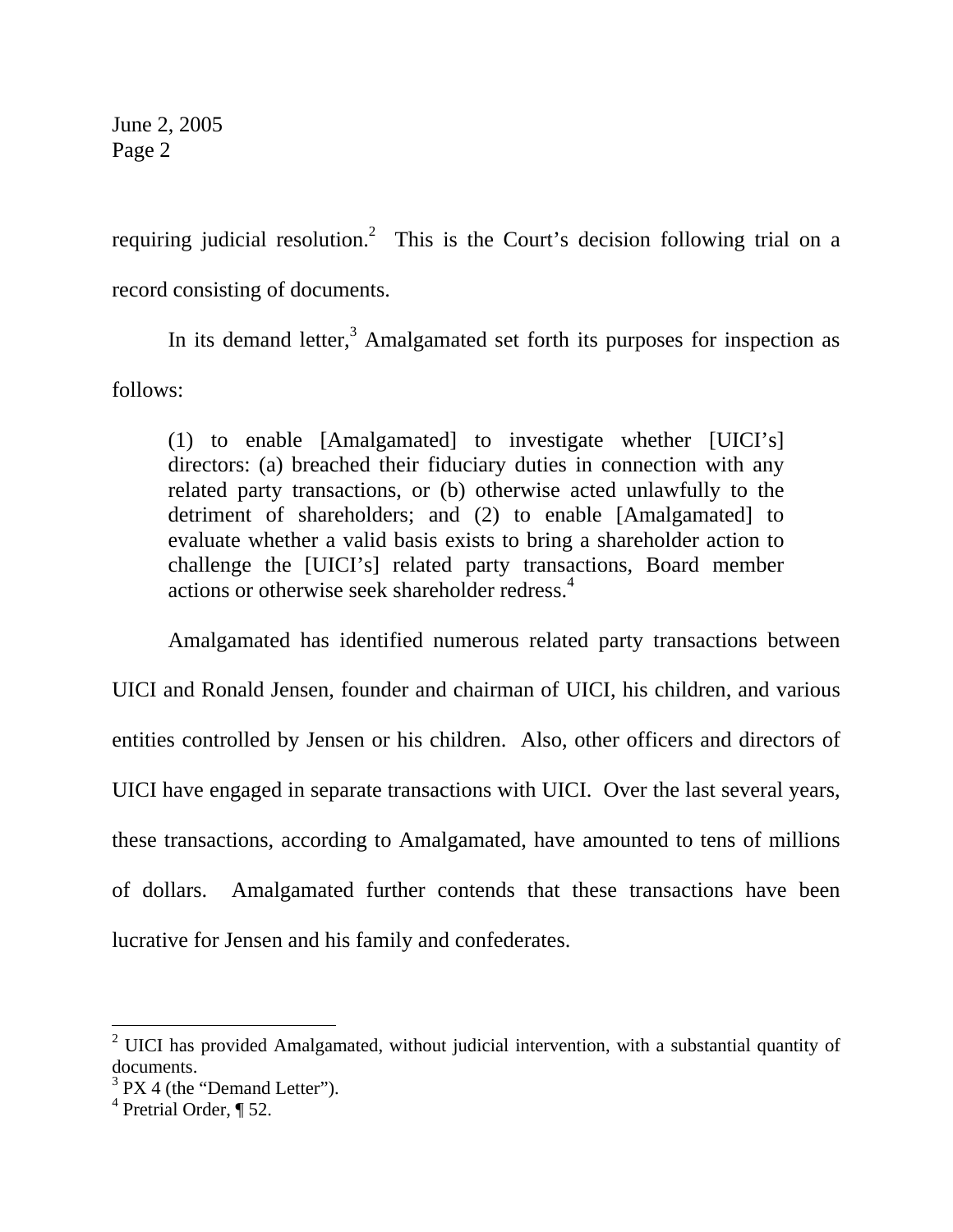$\overline{a}$ 

 A shareholder seeking inspection of a corporation's books and records must demonstrate a "proper purpose."<sup>5</sup> By 8 *Del. C.* § 220(b), a "proper purpose" is defined as one "reasonably related to such person's interest as a stockholder." The scope of the inspection must be limited to those books and records that are "reasonably required to satisfy the purpose of the demand."<sup>6</sup> Invocation of the statutory right to inspect corporate books and records, however, "does not open the door to wide ranging discovery that would be available in support of litigation."<sup>7</sup> UICI concedes that investigating potential breaches of fiduciary duty associated with related party transactions constitutes a proper purpose under 8 *Del. C.* § 220.<sup>8</sup>

 Three issues are presented for resolution: (1) whether a shareholder may gain access to books and records involving related party transactions where any action seeking redress for breaches of fiduciary duty associated with those transactions may be barred by the applicable statute of limitations or the doctrines

<sup>5</sup> *Deephaven Risk Arb Trading Ltd. v. UnitedGlobalCom, Inc.*, 2004 WL 1945546, at \*4 (Del. Ch. Aug. 30, 2004).

<sup>6</sup> *Marathon Partners, L.P. v. M & F Worldwide Corp.*, 2004 WL 1728604, at \*9 (Del. Ch. July 30, 2004).

<sup>7</sup> *Saito v. McKesson HBOC, Inc.* 806 A.2d 113, 114 (Del. 2002).

<sup>&</sup>lt;sup>8</sup> UICI argues that a catch-all phrase such as "or otherwise seek shareholder redress" is insufficient to set forth a proper purpose under 8 *Del. C.* § 220. It will turn out that resolution of this contention is unnecessary.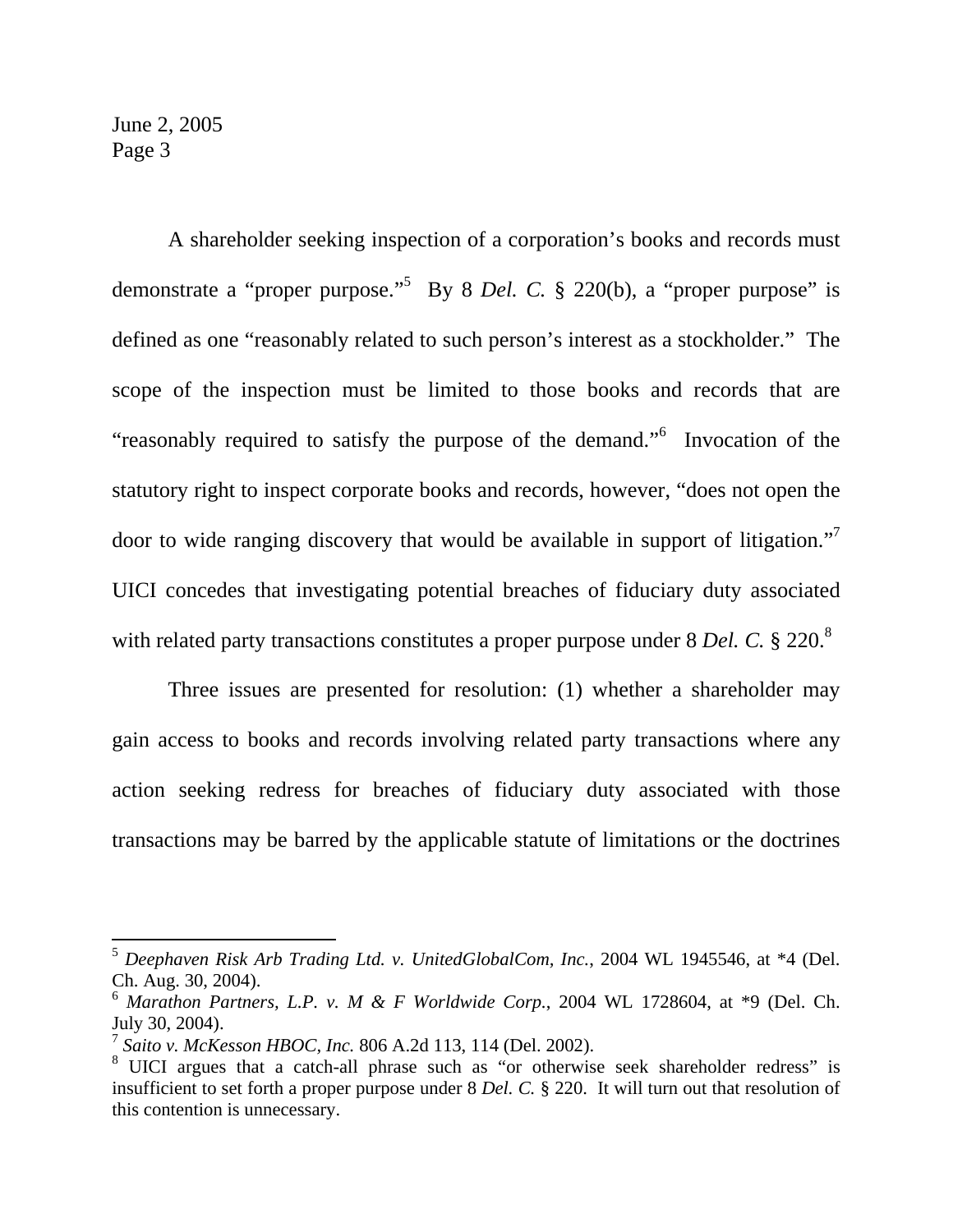$\overline{a}$ 

of collateral estoppel or *res judicata*; (2) whether the corporation may limit review of board minutes by a shareholder investigating related party transactions implicating the duties of loyalty and good faith to items directly involving the transactions under scrutiny or whether a broader access to the minutes is necessary for proper assessment of board independence and compliance with fiduciary obligations; and (3) whether a corporation may condition its compliance with Section 220 upon a confidentiality agreement that requires the requesting shareholder to maintain as confidential all nonpublic information which is provided to it.<sup>9</sup>

# I. *AFFIRMATIVE DEFENSES TO POTENTIAL FIDUCIARY DUTY CLAIMS— STATUTE OF LIMITATIONS, COLLATERAL ESTOPPEL, AND RES JUDICATA—IN THE CONTEXT OF A SECTION 220 ACTION*

Documents sought by Amalgamated date back to  $1997<sup>10</sup>$  They involve transactions which may be beyond the applicable statute of limitations and may be immune from further judicial scrutiny through invocation by UICI's directors of the doctrines of collateral estoppel and *res judicata* based upon derivative and class

<sup>9</sup> UICI does not dispute that Amalgamated's demand satisfied the requirements of Section 220(c)(1) & (2).

 $10$  One category does include records from a transaction in 1992.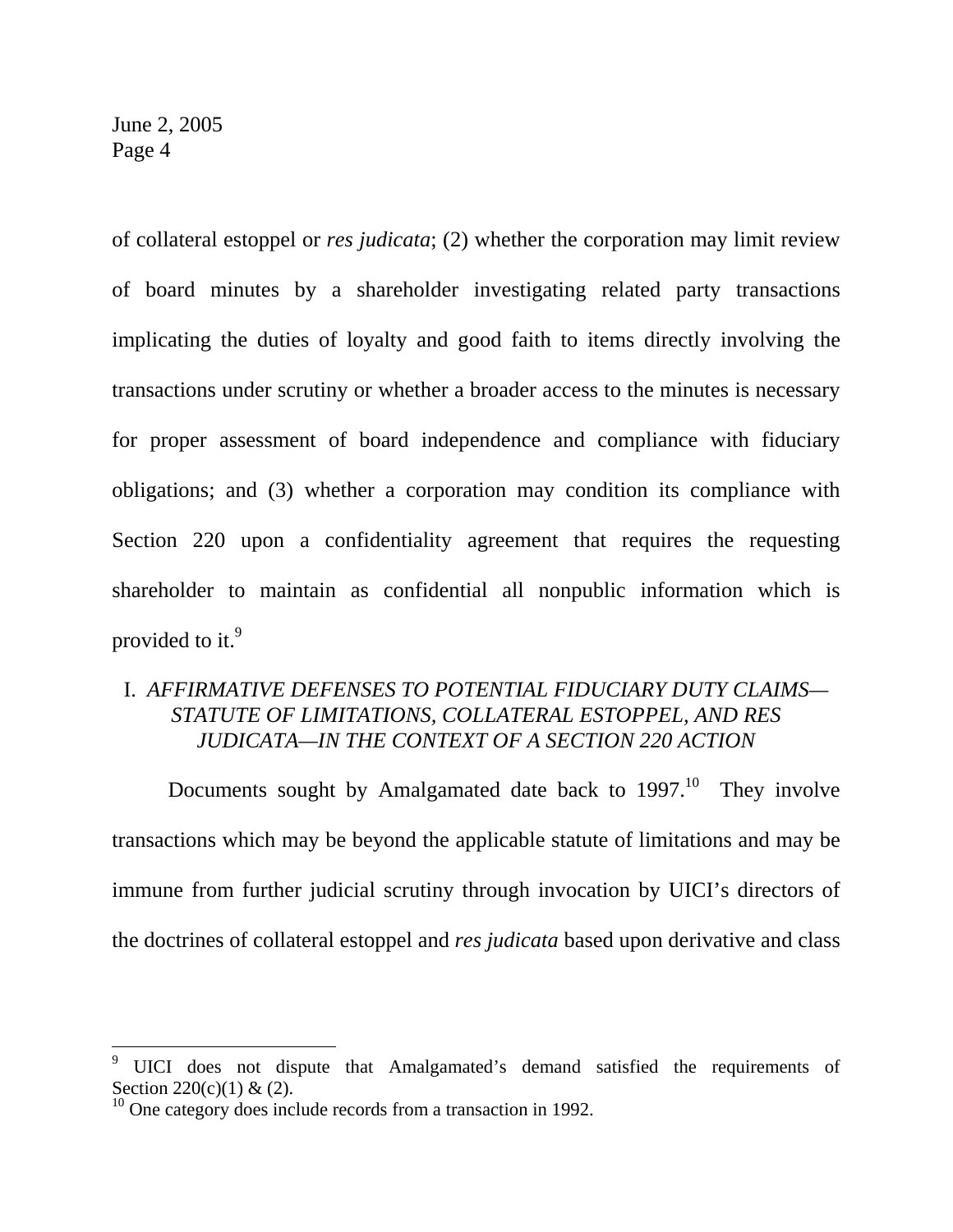$\overline{a}$ 

litigation concluded in October 2001 in Texas.<sup>11</sup> A shareholder seeking access to a corporation's books and records in a Section 220 proceeding bears the burden of demonstrating that such inspection is "necessary, essential, and sufficient" for the shareholder's proper purpose.<sup>12</sup> UICI argues that documents related to transactions that cannot be challenged because of the inevitable assertion of certain affirmative defenses cannot be "necessary, essential, [or] sufficient" for any proper corporate purpose related to the bringing of fiduciary duty claims.

 The potential availability of affirmative defenses to withstand fiduciary duty claims cannot solely act to bar a plaintiff under Section 220. First, these are summary proceedings; the factual development necessary to assess fairly the merits of a time-bar affirmative defense, for example, as to each potential claim, is not consistent with the statutory purpose. Second, courts should not be called upon to evaluate the viability of affirmative defenses to causes of actions that have not been, and more importantly may not ever be, asserted. Third, that a claim arising

 $11$  DX 12. As a general matter, UICI has made available to Amalgamated documents created after October 2000, four years before the delivery of the Demand Letter upon which this action is based. The four-year period was proposed by UICI as one year beyond both the three-year statute of limitations that would typically govern fiduciary duty claims under Delaware law and the date of the judgment upon which the collateral estoppel and *res judicata* defenses would be premised.

<sup>12</sup> *See, e.g.*, *BBC Acquisition Corp. v. Durr-Fillauer Med., Inc.*, 623 A.2d 85, 88 (Del. Ch. 1992).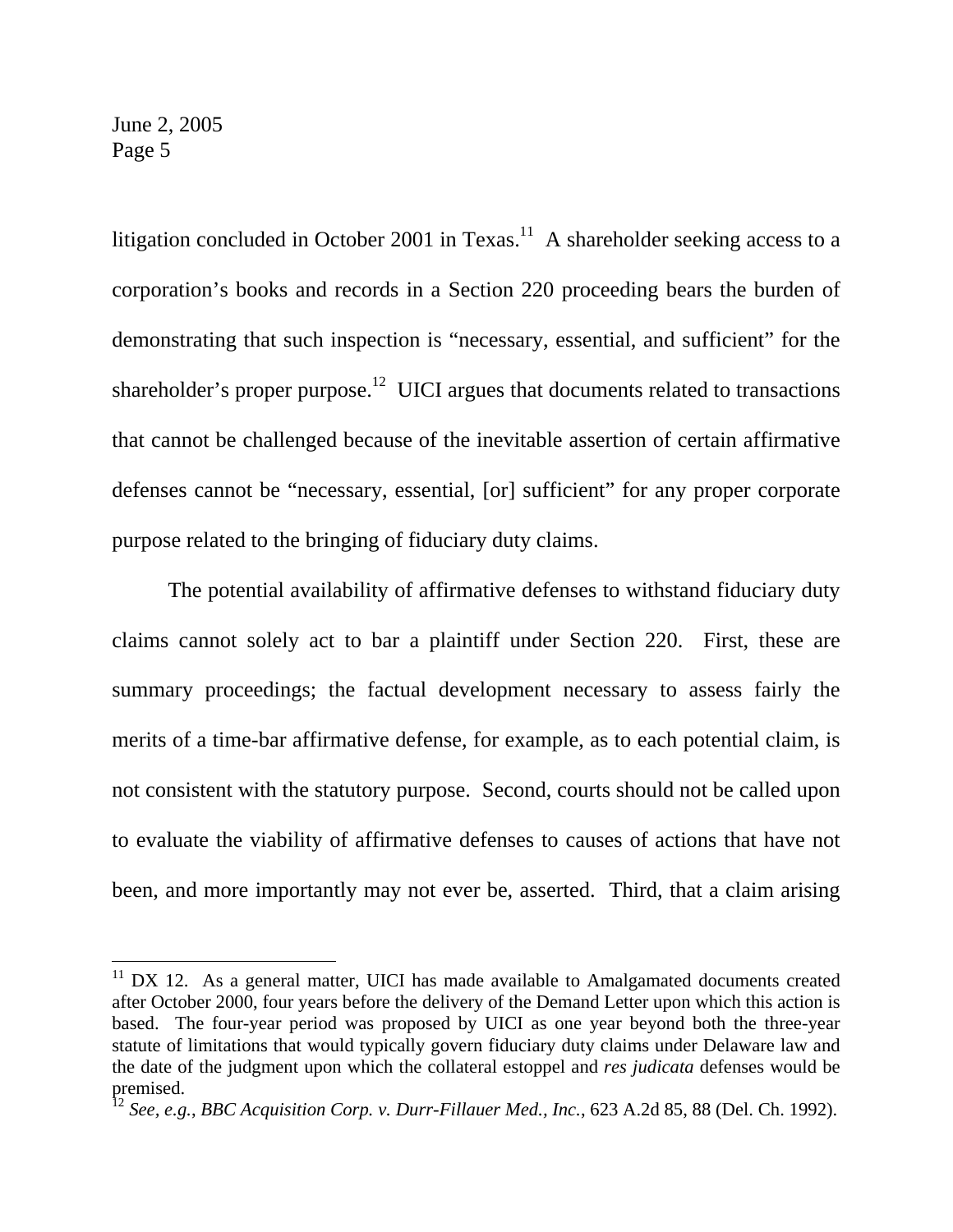out of a particular transaction may be barred does not mandate the conclusion that documents relating to that transaction are not "necessary, essential, and sufficient" for a shareholder's proper purpose with respect to more recent transactions. As explained in *Saito*, which concluded that the date on which the stockholder first held stock does not establish a firm cutoff date for Section 220 purposes:

 Even where a stockholder's only purpose is to gather information for a derivative suit, the date of his or her stock purchase should not be used as an automatic "cut-off" date in a § 220 action. First, the potential derivative claim may involve a continuing wrong that both predates and postdates the stockholder's purchase date. In such a case, books and records from the inception of the alleged wrongdoing could be necessary and essential to the stockholder's purpose. Second, the alleged post-purchase date wrongs may have their foundation in events that transpired earlier.<sup>13</sup>

The lesson of *Saito* is simple: when examination of a corporation's books and records is sought for the purpose of evaluating whether to pursue derivative litigation, whether or not a shareholder would be able to pursue a claim based on the information contained in a particular record is not the sole determinative factor in the Court's analysis. Instead, the appropriate inquiry is whether a particular request is necessary to the shareholder's stated, proper purpose. A document that

 $13,806$  A.2d at 117.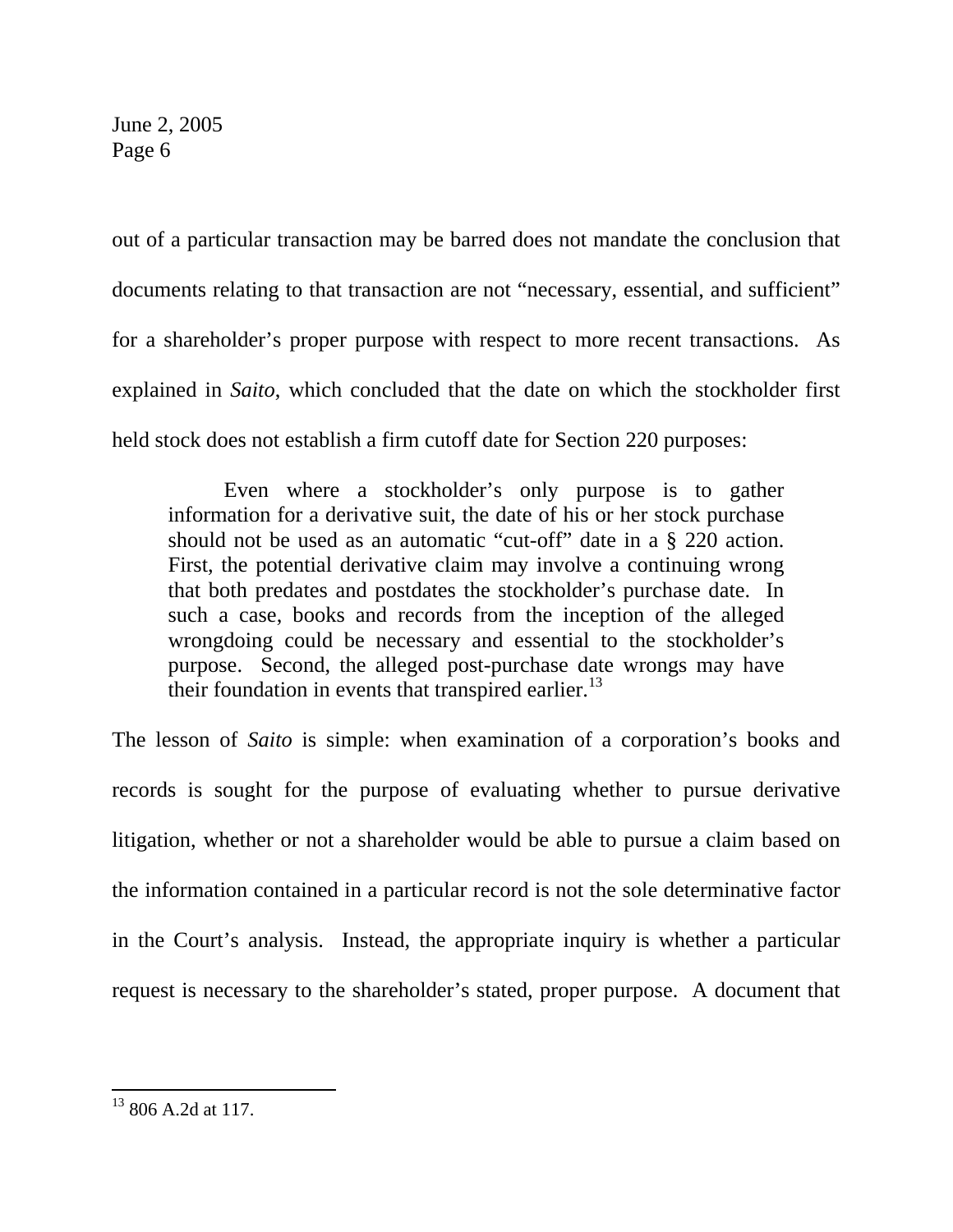$\overline{a}$ 

contributes to the investigation of a continuing wrong or provides background and context to a current, actionable wrong may be relevant and, indeed, necessary to a shareholder's proper purpose regardless of whether the events revealed in the documents are themselves actionable. In sum, an affirmative defense that might successfully meet a claim investigated through a Section 220 inspection does not necessarily preclude access to the pertinent books and records.<sup>14</sup>

 On the other hand, the passage of time, as may be measured against a statute of limitations, or the outcome of earlier litigation, as a source of a collateral estoppel or *res judicata* defense, may be relevant to the Court's inquiry as to whether certain corporate books and records are necessary for a shareholder's purpose of evaluating a potential derivative action.<sup>15</sup> For example, as time goes by, it may be that the shareholder's proper need for a corporate record would diminish. Thus, as the Court engages in the assessment of whether a particular document (or

 $14$  One cannot exclude the possibility that, in a specific factual setting, a time bar defense or a claim or issue preclusion defense would eviscerate any showing that might otherwise be made in an effort to establish a proper shareholder purpose.

 $15$  Of course, investigating corporate wrongdoing as a prelude to shareholder litigation is not the only proper purpose for inspection under Section 220. For instance, "[stockholders] may seek an audience with the board to discuss proposed reforms or, failing that, they may prepare a stockholder resolution for the next annual meeting, or mount a proxy fight to elect new directors." *Saito*, 806 A.2d at 117.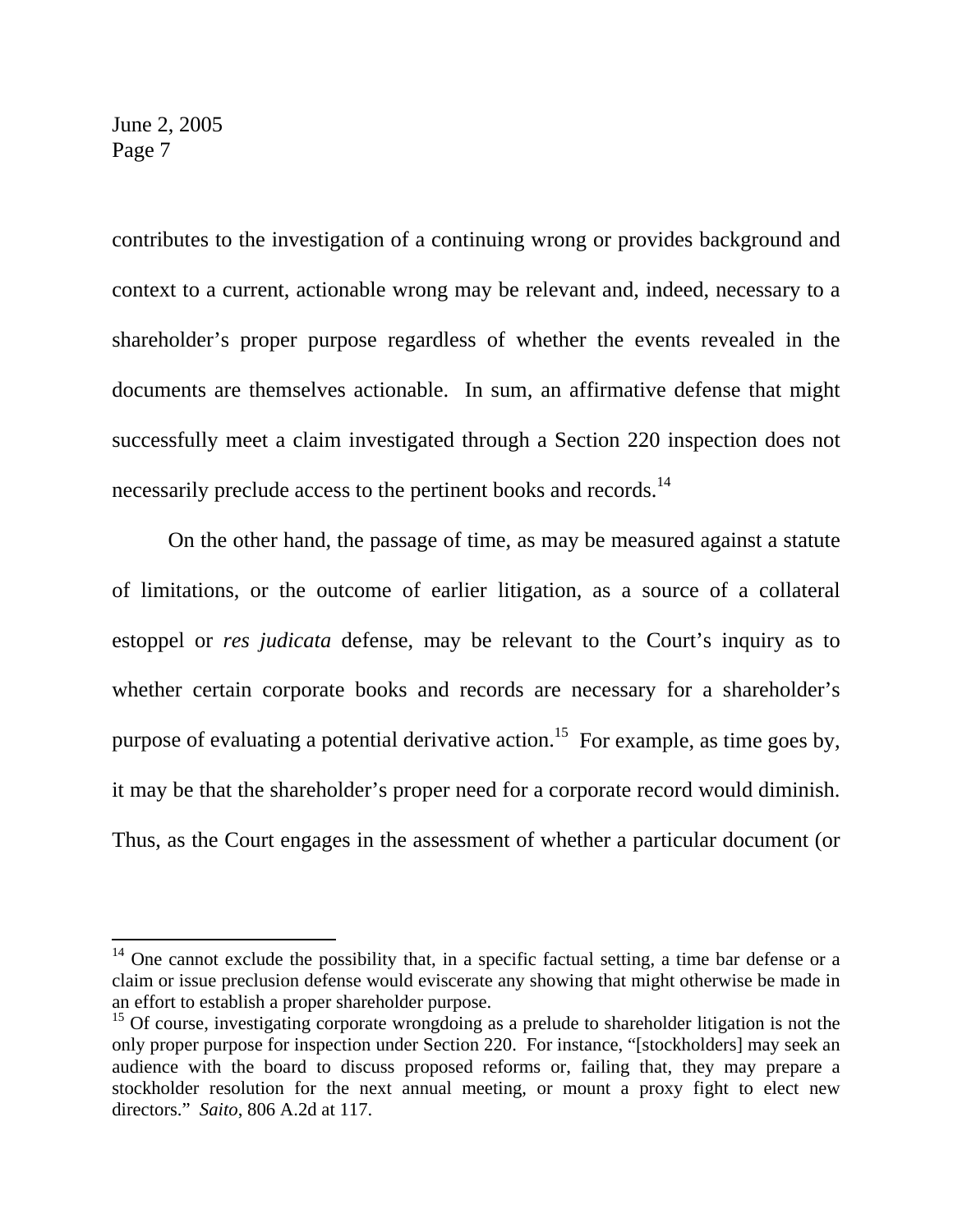$\overline{a}$ 

set of documents) is "necessary, essential, and sufficient," timeliness is an appropriate concern, one to be assessed within the context of the shareholder's asserted purpose.

 Although UICI acknowledges that the related party transactions into which Amalgamated seeks to inquire, as a general mater, are properly within the scope of a Section 220 demand, it has objected to inspection of documents from more than four years before the Demand Letter.<sup>16</sup> For example, a questioned set of transactions starts with the Special Investment Risks ("SIR") agreement of January 1, 1997, and includes the SIR agreement of October 1, 2003. The first agreement was executed approximately seven years before the Demand Letter was delivered. Also, the Texas litigation appears to have addressed (and resolved) claims based on the first SIR agreement. However, Amalgamated plausibly argues that an understanding of the 2003 SIR agreement (and the process associated with its approval) depends upon knowledge regarding the adoption the 1997 SIR agreement because the 1997 SIR agreement would provide necessary background and context. Amalgamated's perspective is in accordance with the rationale

<sup>&</sup>lt;sup>16</sup> Amalgamated's demands at  $\P$  3(a)-(e) & (g) of the Demand Letter all seek documents from before October 2000.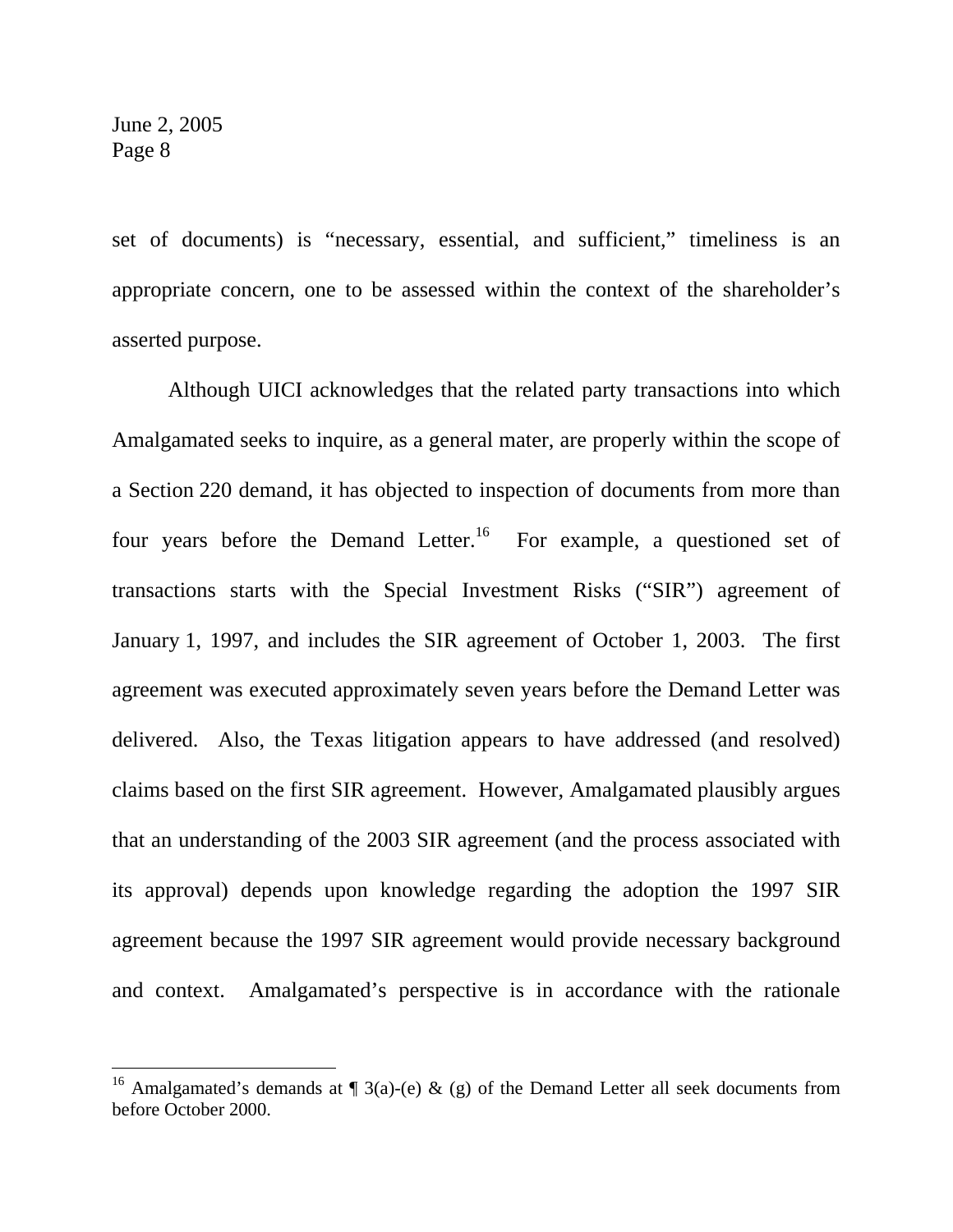articulated in *Saito* that an appreciation of an earlier, but connected, transaction may be essential to a proper perception of a more recent transaction.

As with the SIR transaction, all of the other transactions for which Amalgamated seeks historical (*i.e.*, before October 2000) records<sup>17</sup> are linked, to varying degrees, to possible wrongs occurring when the various affirmative defenses would not be available.<sup>18</sup> Therefore, the documents that Amalgamated seeks are necessary to its stated purpose of investigating related party transactions because "alleged . . . wrongs [not barred by the statute of limitations] may have their foundation in events that transpired earlier."<sup>19</sup>

 $17$  Some of the transactions for which Amalgamated seeks documents did not involve the Jensen family, but instead involved other UICI directors or officers. This distinction is not critical here because Amalgamated's stated purpose involves "related party transactions," not "Jensen-family transactions." That other directors may have benefited personally from their own "related party" transactions could be viewed, or so a disenchanted shareholder might plausibly argue, as encouraging that director to acquiesce in other related party transactions.

<sup>&</sup>lt;sup>18</sup> For example, some of these involve amendments to older agreements, while others involve payments that continue to be made based on older agreements. This distinction is not important, as documents concerning all these transactions are relevant to Amalgamated's stated purpose of investigating related party transactions. Furthermore, even if a challenge to the related party transaction itself would be barred by an affirmative defense, an investigation of that transaction may illuminate UICI's board practices and dynamics with regard to other related party transaction. *See infra* Part II.

<sup>19</sup> *Saito*, 806 A.2d at 117.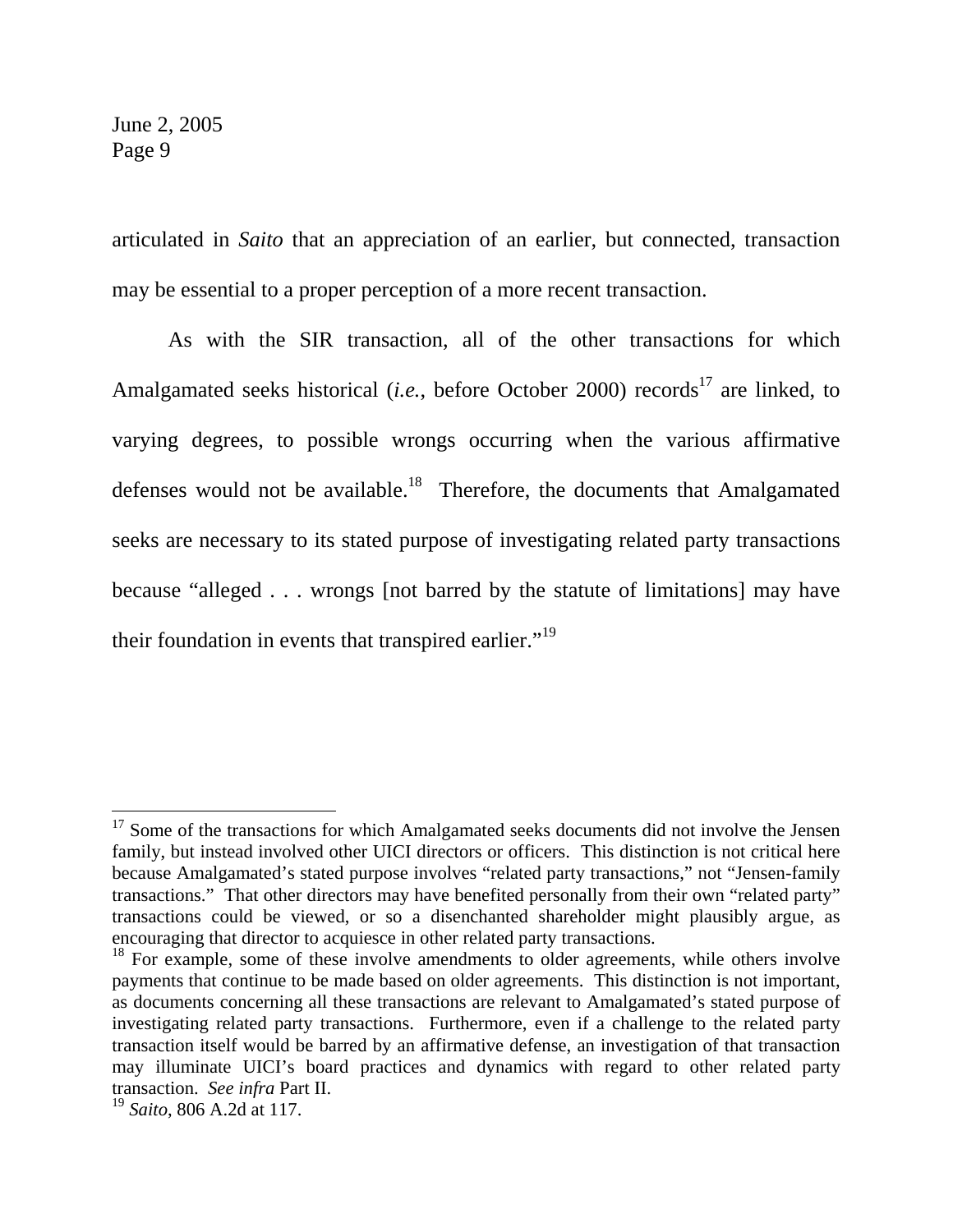#### II.*BOARD MINUTES*

 Amalgamated also sought access to the minutes of UICI's board. UICI has provided redacted copies of those minutes; the portions of the minutes dealing with the various related party transactions were not redacted. UICI argues that it is entitled to limit Amalgamated's review of its minutes to those entries directly related to the related party transactions because a review of the balance of the minutes would be beyond the purpose asserted by Amalgamated in its Demand Letter.

 Amalgamated's inquiry into related party transactions inherently involves questions regarding the independence (and disinterestedness) of UICI's directors. Because director independence is a "contextual inquiry," potential shareholder plaintiffs have been admonished to employ the Section 220 process to delve into the relationship among board members:

[H]ad [the shareholder plaintiff] first brought a Section 220 action seeking inspection of [the Company's] books and records, she might have uncovered facts that would have created a reasonable doubt [as to the board's independence]. For example, irregularities or "cronyism" in [the Company's] process of nominating board members might possibly strengthen her claim concerning [the allegedly dominant shareholder's] control over [the Company's] directors. A books and records inspection might have revealed whether the board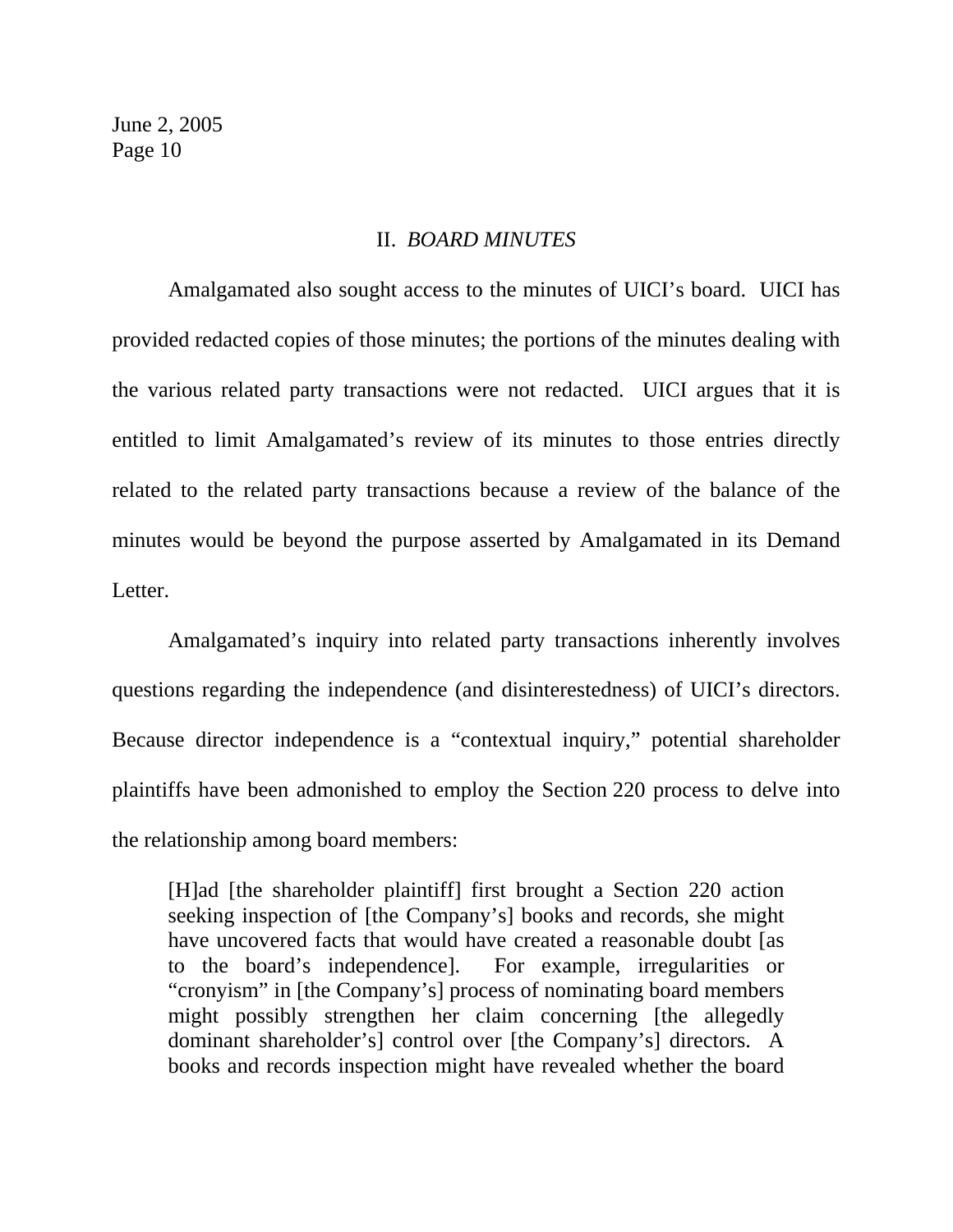$\overline{a}$ 

used a nominating committee to select directors and maintained a separation between the director-selection process and management. A books and records inspection might also have revealed whether [the allegedly dominant shareholder] unduly controlled the nominating process or whether the process incorporated procedural safeguards to ensure directors' independence. [The shareholder plaintiff] might also have reviewed the minutes of the board's meetings to determine how the directors handled [the allegedly dominant shareholder's] proposals or conduct in various contexts. Whether or not the result of this exploration might create a reasonable doubt would be sheer speculation at this stage. But the point is that it was within the plaintiff's power to explore these matters and she elected not to make the effort. $20$ 

In light of this guidance to shareholders contemplating the filing of an action challenging the loyalty and good faith of the directors of a corporation, it is clear that UICI may not limit Amalgamated's inspection of its minutes to only those portions specifically addressing the related party transactions. Instead, Amalgamated is entitled to broad access to the minutes in order to evaluate whether UICI's directors, through their conduct as revealed in those minutes, have satisfied their fiduciary duties. $21$ 

<sup>20</sup> *Beam v. Stewart*, 845 A.2d 1040, 1056 (Del. 2004) (footnotes omitted).

 $21$  That board minutes generally fall within the proper purpose advanced by Amalgamated, of course, does not force the conclusion that no other grounds could have been asserted here or, in a different context, would have been available.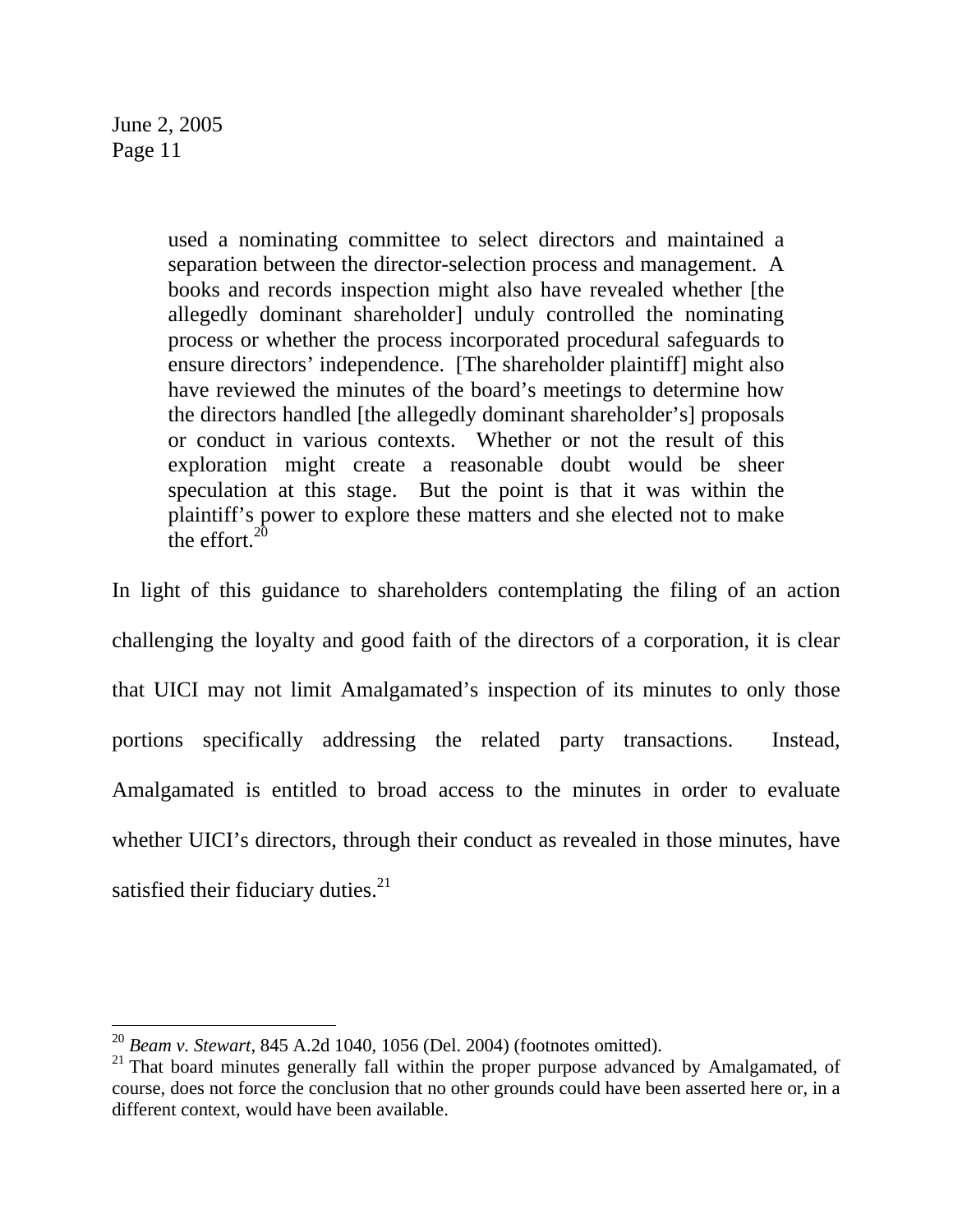$\overline{a}$ 

#### III. *CONFIDENTIALITY AGREEMENT*

 Questions involving the confidentiality of books and records produced in response to a demand under Section 220 are vexing. Some documents are deserving of confidential treatment.<sup>22</sup> Sometimes it is easier for a responding corporation to assert confidentiality with a broad brush instead of carefully considering the need to maintain the confidential status of any particular document. The process and timing for resolving the competing interests must accommodate the legitimate concerns of both the corporation and the shareholder submitting the demand. Indeed, shareholders not participating in the Section 220 process have potentially competing interests: they do not want the corporation harmed by inappropriate disclosure of confidential information but they also may benefit from the efforts of the shareholder invoking the Section 220 process.

 The question before the Court is perhaps more pedestrian. To facilitate the prompt delivery of Section 220 materials, some framework for preserving confidentiality is necessary until such time as any lingering questions regarding confidentiality are answered through the judicial process. Prompt responses under

<sup>22</sup> *See CM & M Group, Inc. v. Carroll*, 453 A.2d 788, 793-94 (Del. 1982).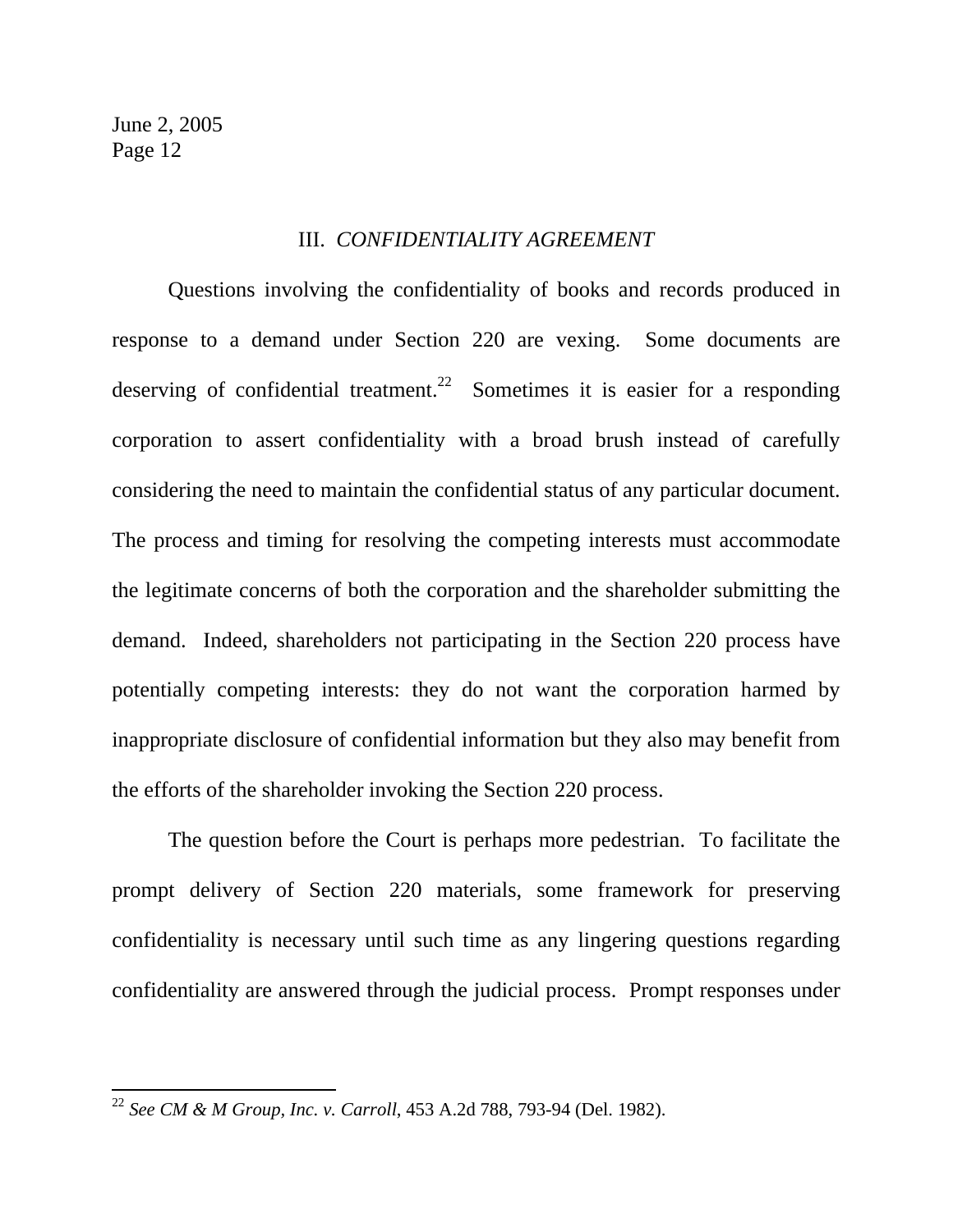$\overline{a}$ 

Section 220 are required and, accordingly, are to be encouraged. Imposing some restrictions on the shareholder seeking access under Section 220 is necessary if the process is to function efficiently and if the corporation is not to be exposed to an unreasonable risk with respect to efforts to preserve the confidentiality of corporate records deserving of confidential treatment. Thus, it is customary and proper that limits be placed on the disclosure of confidential documents produced in accordance with Section 220. The parties here disagree about the definition of "confidential."<sup>23</sup>

 UICI delivered documents to Amalgamated pursuant to the terms of a confidentiality agreement,<sup>24</sup> the form of which has been used for previous Section 220 productions. The parties negotiated; they agreed to disagree; they resolved that certain production would go forward under the confidentiality terms proposed by UICI but that Amalgamated would reserve the right to challenge the definition of confidentiality. It is that challenge which is now before the Court.

 $^{23}$  The parties have not submitted any books or records to the Court for a determination of whether any particular document should be treated as confidential.  $24$  PX 11.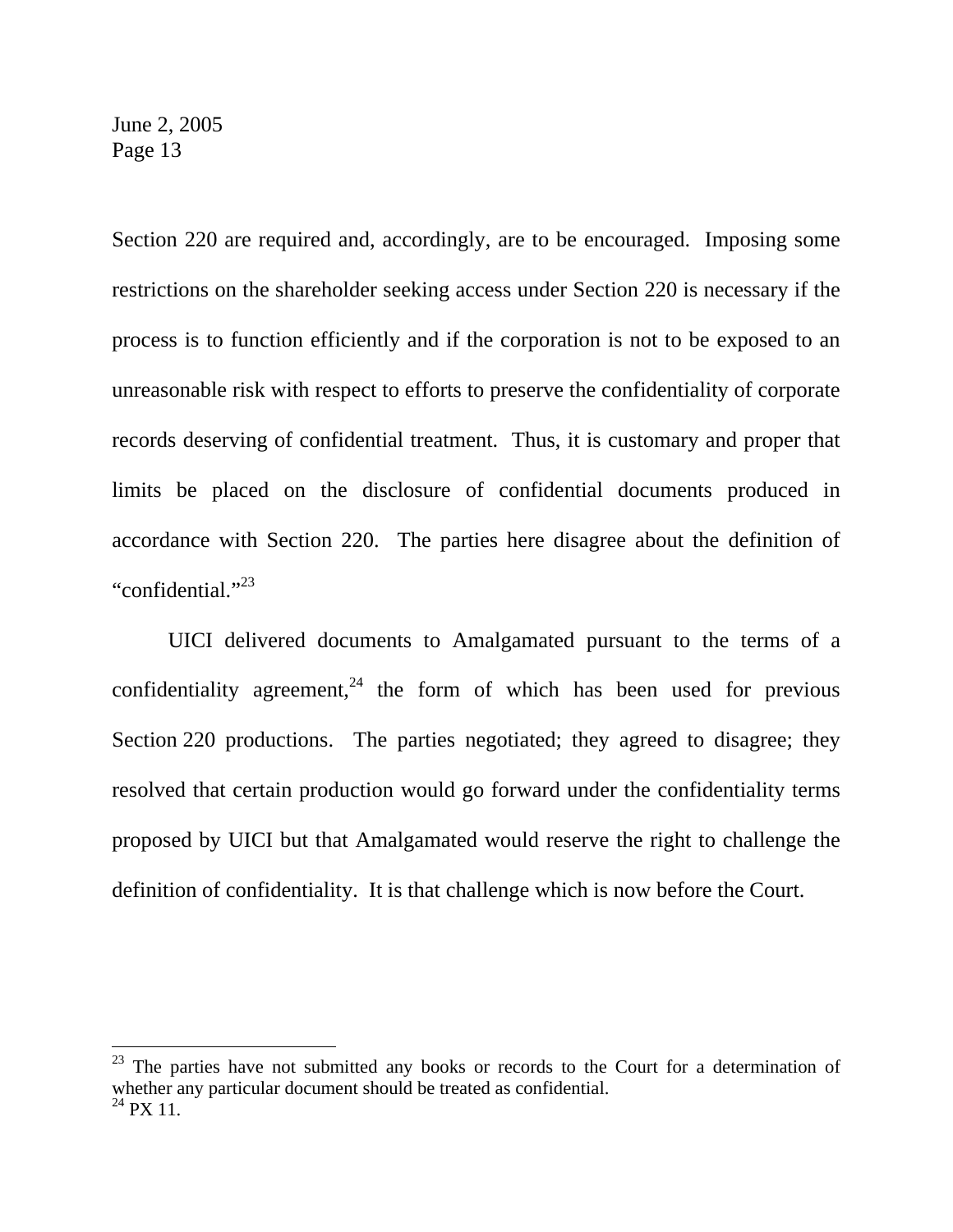UICI has insisted that Amalgamated retain as confidential all documents which it designates as confidential. A document that has been designated as confidential is only available to Amalgamated and "its representatives and its advisors," essentially its attorneys and experts. The confidentiality agreement required by UICI sets forth the following process for designating documents as confidential:

The Company agrees that Company Information shall not be designated as Confidential Company Information unless *the Company believes, in good faith, that it constitutes non-public, confidential, proprietary, or commercially or personally sensitive information* that requires the protections provided in this Agreement. The designation of any Company Information as Confidential Company Information shall constitute a representation that such Company Information has been reviewed by an attorney and that there is a valid basis for such designation. In the event that Amalgamated or its counsel takes the position that any particular Confidential Company Information is not qualified for confidential treatment, Amalgamated or its counsel will raise the issue with the Company through counsel. If the matter cannot be resolved through discussions among counsel, the matter may be brought before a Court.<sup>25</sup>

Amalgamated argues that this standard allows UICI to take the position that any

information which is nonpublic may be maintained as confidential. $^{26}$ 

 $^{25}$  *Id.*  $\sqrt{\phantom{a}}$  3 (emphasis added).

 $26$  One could argue that the core of the parties' dispute depends upon the comma following nonpublic: is "nonpublic" a separate, stand alone, determinative criterion or does it modify all other criteria that follow?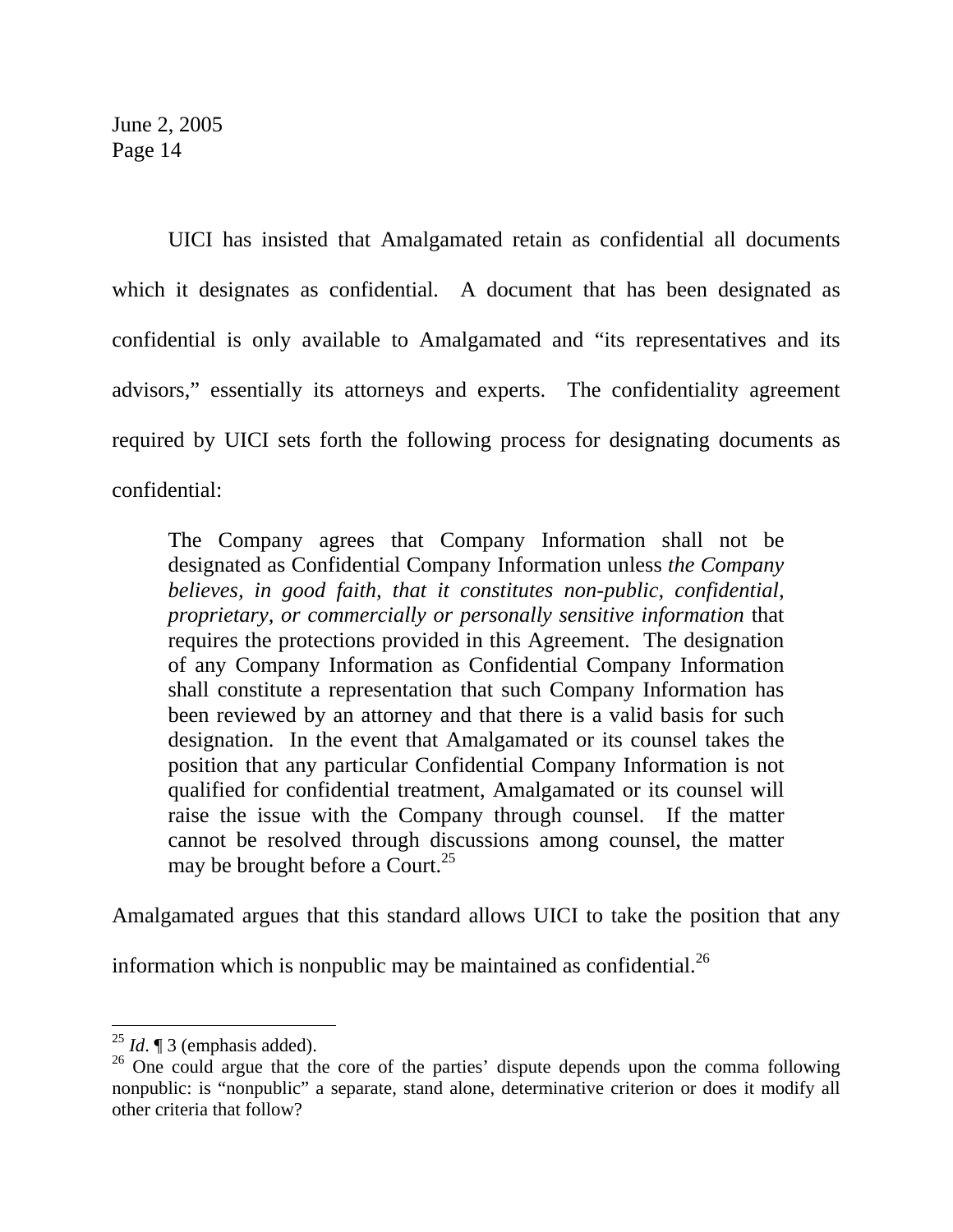In contrast, Amalgamated has proposed the following definition: "Company Information shall not be designated as confidential unless the Company believes, in good faith, that it constitutes a trade secret or commercially sensitive information that, if published, would harm the Company's ability to compete in the marketplace."<sup>27</sup>

 The Court is authorized to impose reasonable conditions on a shareholder's use of corporate records obtained under Section  $220<sup>28</sup>$  One of the conditions routinely imposed is an obligation to preserve the confidentiality of confidential materials.<sup>29</sup> While it may be tautological, confidential documents are entitled to confidentiality. There must, however, be a reason for insisting upon confidential treatment. It need not be limited to harm to the corporation itself, however, because a corporation's books and records frequently contain, for example, sensitive personal information relating to the various participants in the corporation's activities. Moreover, imposing harm in fact as the standard for maintaining confidentiality would establish too great a burden for the corporation,

 $27$  PX 9 at 2.

 $^{28}$  8 *Del. C.* § 220(c).

<sup>29</sup> *See Disney v. The Walt Disney Co.*, 857 A.2d 444, 447-48 (Del. Ch. 2004), *remanded*, No. 380, 2004 (Del. Mar. 31, 2005) (ORDER).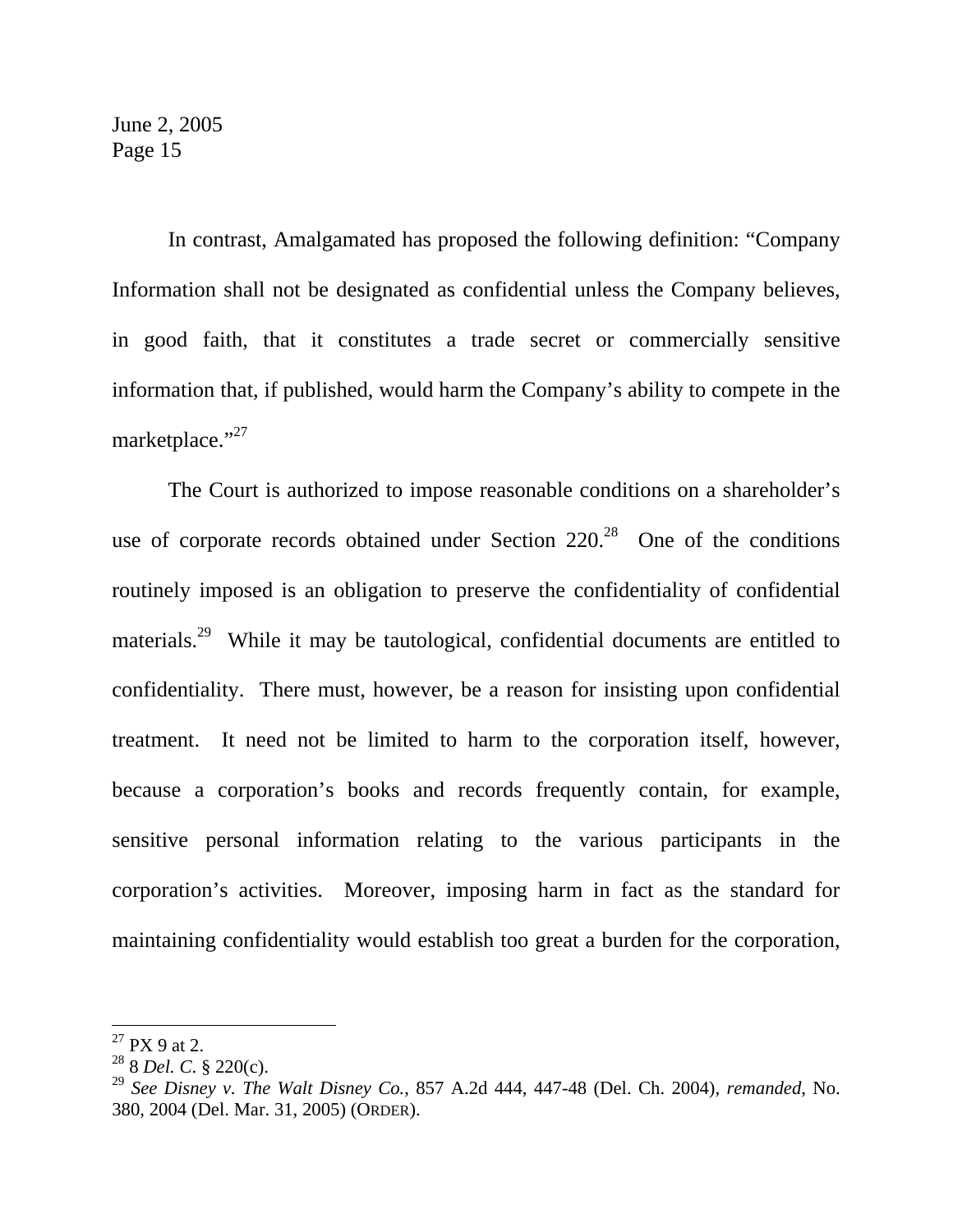$\overline{a}$ 

especially in light of the time constraints on Section 220 compliance. The risk of harm, of whatever nature, must be evaluated on the basis of magnitude and likelihood, an effort that is inherently speculative.

 On the other hand, treating all previously nonpublic information as confidential, while perhaps providing a comfortable administrative standard, would avoid the purpose of confidential treatment. That certain information, for whatever reason or for no reason, has not become public may suggest a need for careful consideration of whether confidentiality is appropriate; however, that alone is not sufficient  $30$ 

 Ultimately, the question of whether a document is entitled to confidential treatment requires a balancing of various considerations within a specific context.<sup>31</sup> Unfortunately, no precise formula exists. As to the dispute framed by the parties in

<sup>&</sup>lt;sup>30</sup> If certain information has become "public," it accomplishes little to designate it as confidential. Although, as a general matter, "public" information is not entitled to confidential treatment, information, otherwise properly treated as confidential, which has been circulated beyond the corporate curtilage, but only to a limited extent, may not be "public" for these purposes.

<sup>31</sup> *See Disney v. The Walt Disney Co.*, No. 380, 2004, at 3 (Del. Mar. 31, 2005) (ORDER) (confidentiality determinations "should address the potential benefits and potential harm from disclosing the documents for [the shareholder's] stated purposes"). In *Disney*, the shareholder's purpose was "to communicate with other stockholders as part of a campaign for better corporate governance at the [company]." *Id*. at 1.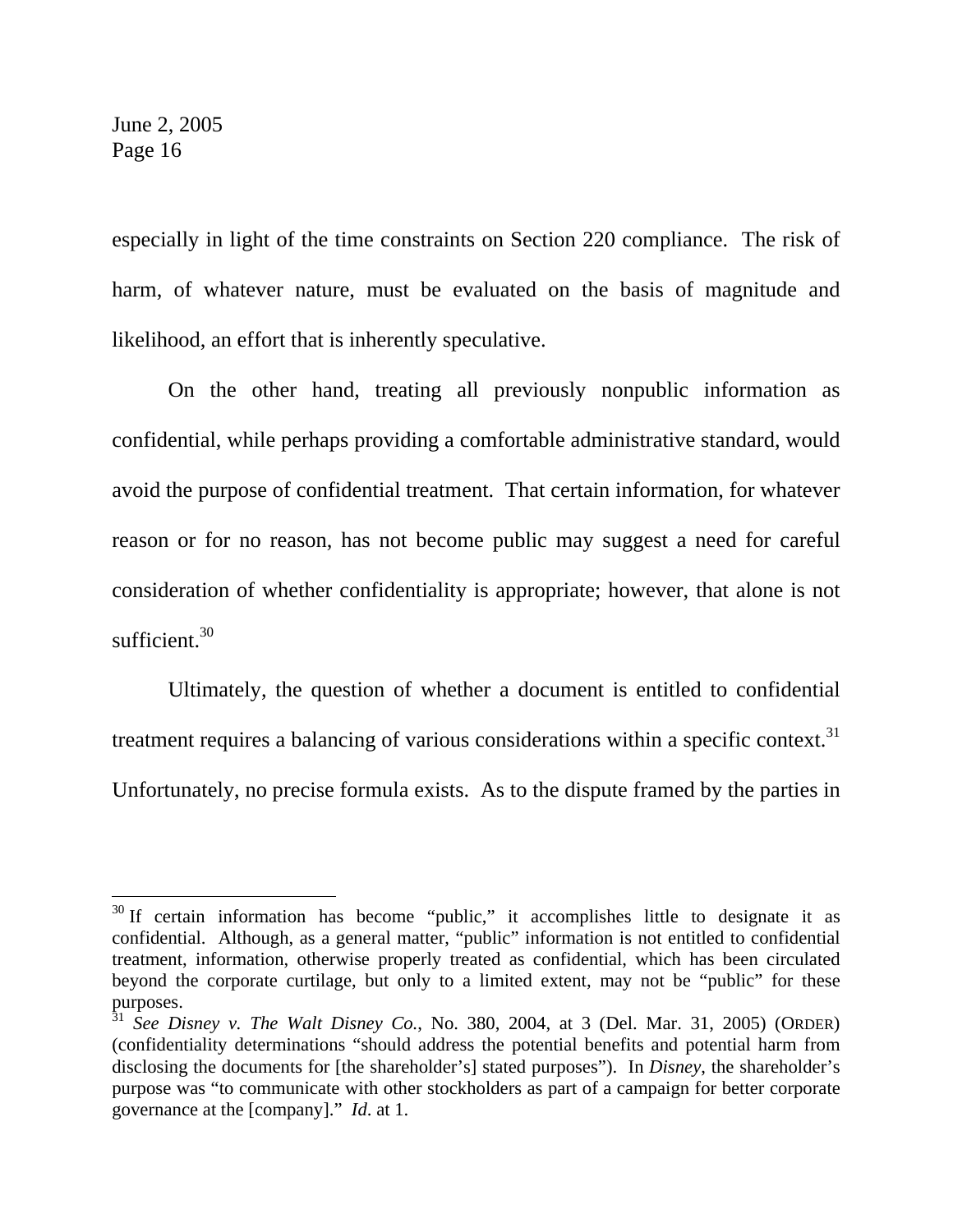$\overline{a}$ 

this instance, the Court concludes that nonpublic information is not automatically entitled to confidential treatment.<sup>32</sup> Conversely, the corporation need not be required to show specific harm that would result from disclosure. The better approach here is to treat as confidential that information which UICI believes, in good faith, constitutes confidential, proprietary, or commercially or personally sensitive information that needs the protection of confidential treatment.<sup>33</sup> This, of course, is the product of an effort to resolve a dispute between Amalgamated and UICI. This may not be the proper formulation for other confidentiality disputes arising under Section 220. It certainly remains the better methodology if the parties can agree upon a standard that both ensures the protection of information

 $32$  In essence, UICI may not, in a manner consistent with Section 220, impose a confidentiality obligation on Amalgamated as to certain books and records simply because they have not previously become public.

 $33$  Amalgamated (Complaint,  $\P$  47) claims that it wants to communicate with other shareholders in order to assess the wisdom of filing a derivative action. Amalgamated, however, did not identify communications with other shareholders as one of its purposes in its demand. Moreover, Amalgamated has not provided plausible reasons as to why it, as a sophisticated investor aided by sophisticated and experienced counsel, needs input from other shareholders in determining whether there is a basis (or need) for pursuing fiduciary duty claims. Of course, the mere assertion of a desire to communicate with other shareholders will not suffice; the shareholder who relies upon inter-shareholder communications as a proper purpose must explain why it is appropriate or necessary in the circumstances.